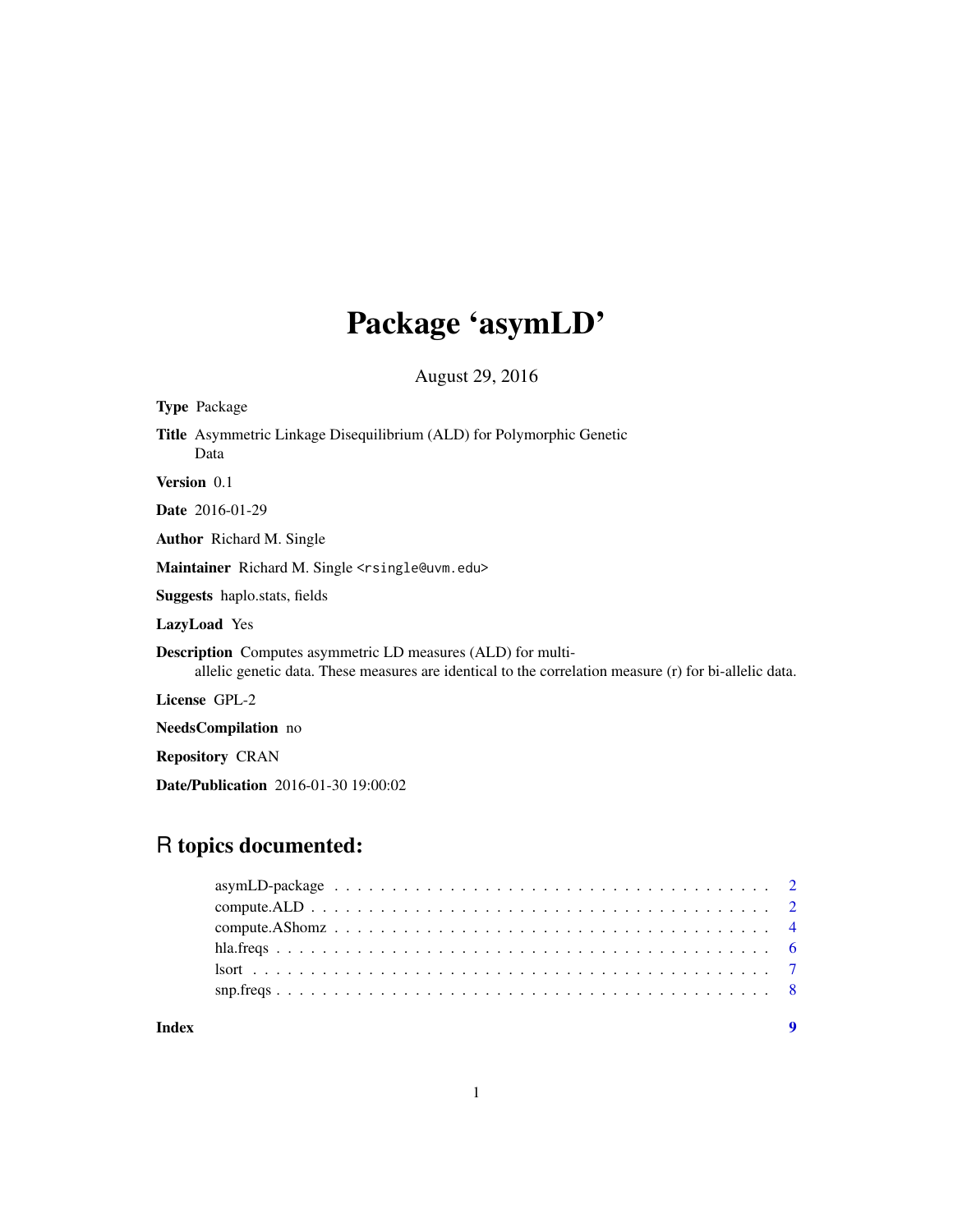<span id="page-1-0"></span>

#### Description

Computes asymmetric LD measures (ALD) for polymorphic genetic data. These measures are identical to the correlation measure (r) for bi-allelic data.

# Details

| Package: | asymLD     |
|----------|------------|
| Type:    | Package    |
| Version: | 0.1        |
| Date:    | 2015-03-13 |
| License: | $GPI - 2$  |

# asymLD functions

The function compute.ALD() calculates asymmetric LD for haplotype frequency data. The function compute.AShomz() calculates allele specific homozygosity values for haplotype frequency data.

#### References

Thomson G, Single RM. Conditional Asymmetric Linkage Disequilibrium (ALD): Extending the Bi-Allelic r^2 Measure. Genetics. 2014 198(1):321-331. PMID:25023400

compute.ALD *Compute ALD.*

# Description

A function to compute asymmetric Linkage Disequilibrium measures (ALD) for polymorphic genetic data. These measures are identical to the correlation measure (r) for bi-allelic data.

#### Usage

```
compute.ALD(dat, tolerance = 0.01)
```
#### Arguments

dat A data.frame with 5 required variables (having the names listed below):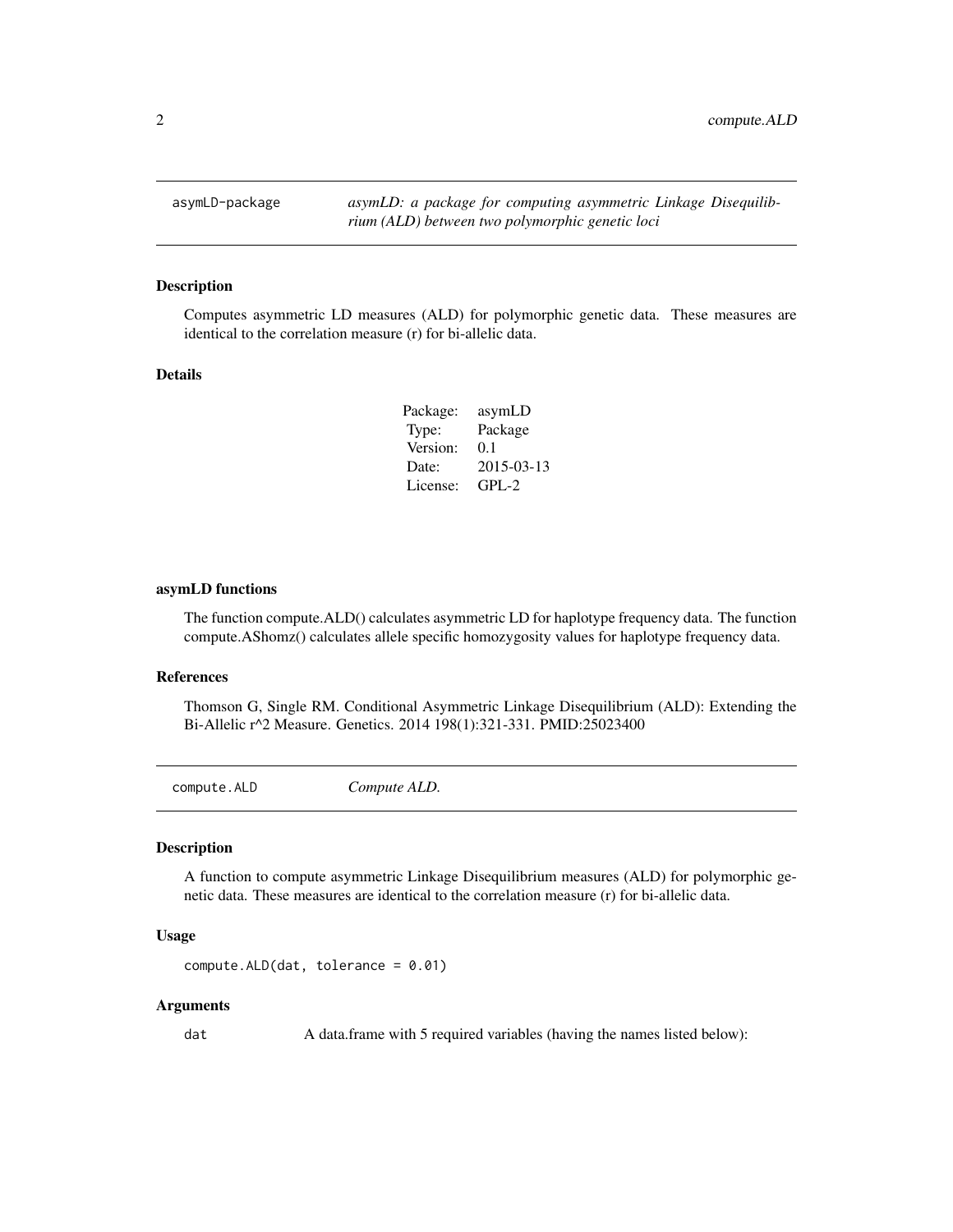| haplo.freq | A numeric vector of haplotype frequencies.             |
|------------|--------------------------------------------------------|
| locus1     | A character vector indentifying the first locus.       |
| locus2     | A character vector indentifying the second locus.      |
| allele1    | A character vector indentifying the allele at locus 1. |
| allele2    | A character vector indentifying the allele at locus 2. |

| tolerance | A threshold for the sum of the haplotype frequencies. If the sum of the haplo-    |
|-----------|-----------------------------------------------------------------------------------|
|           | type frequencies is greater than 1+tolerance or less than 1-tolerance an error is |
|           | returned. The default is 0.01.                                                    |

# Value

The return value is a dataframe with the following components:

| locus1   | The name of the first locus.                       |
|----------|----------------------------------------------------|
| locus2   | The name of the second locus.                      |
| F.1      | Homozygosity (expected under HWP) for locus 1.     |
| F.1.2    | Conditional homozygosity* for locus1 given locus2. |
| F.2      | Homozygosity (expected under HWP) for locus 2.     |
| F.2.1    | Conditional homozygosity* for locus2 given locus1. |
| ALD. 1.2 | Asymmetric LD for locus1 given locus2.             |
| ALD. 2.1 | Asymmetric LD for locus2 given locus1.             |

\*Overall weighted haplotype-specific homozygosity for the first locus given the second locus.

#### Details

A warning message is given if the sum of the haplotype frequencies is greater than 1.01 or less than 0.99 (regardless of the tolerance setting). The haplotype frequencies that are passed to the function are normalized within the function to sum to 1.0 by dividing each frequency by the sum of the passed frequencies.

# Examples

library(asymLD)

```
# An example using haplotype frequencies from Wilson(2010)
data(hla.freqs)
hla.a_b <- hla.freqs[hla.freqs$locus1=="A" & hla.freqs$locus2=="B",]
compute.ALD(hla.a_b)
hla.freqs$locus <- paste(hla.freqs$locus1, hla.freqs$locus2, sep="-")
compute.ALD(hla.freqs[hla.freqs$locus=="C-B",])
# Note: additonal columns on the input dataframe (e.g., "locus" above) are allowed, but
# ignored by the function.
```

```
# An example using genotype data from the haplo.stats package
require(haplo.stats)
data(hla.demo)
```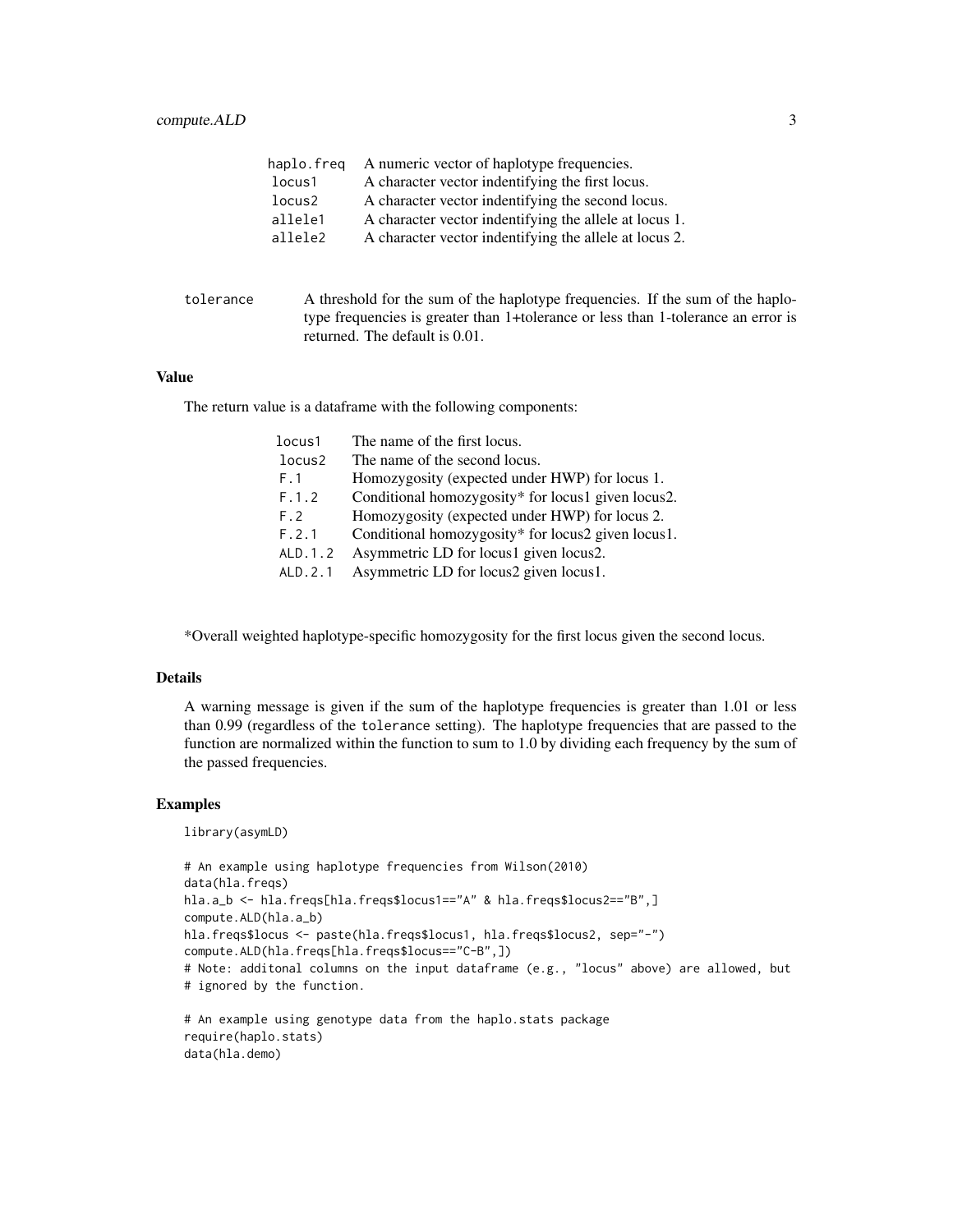```
geno <- hla.demo[,5:8] #DPB-DPA
label <- unique(gsub(".a(1|2)", "", colnames(geno)))
label <- paste("HLA*",label,sep="")
keep <- !apply(is.na(geno) | geno==0, 1, any)
em.keep <- haplo.em(geno=geno[keep,], locus.label=label)
hapfreqs.df <- cbind(em.keep$haplotype, em.keep$hap.prob)
#format dataframe for ALD function
names(hapfreqs.df)[dim(hapfreqs.df)[2]] <- "haplo.freq"
names(hapfreqs.df)[1] <- "allele1"
names(hapfreqs.df)[2] <- "allele2"
hapfreqs.df$locus1 <- label[1]
hapfreqs.df$locus2 <- label[2]
head(hapfreqs.df)
compute.ALD(hapfreqs.df)
# Note that there is substantially less variablity (higher ALD) for HLA*DPA1
# conditional on HLA*DPB1 than for HLA*DPB1 conditional on HLA*DPA1, indicating
# that the overall variation for DPA1 is relatively low given specific DPB1 alleles
# An example using SNP data where results are symmetric and equal to the ordinary
# correlation measure (r)
data(snp.freqs)
snps <- c("rs1548306", "rs6923504", "rs4434496", "rs7766854")
compute.ALD(snp.freqs[snp.freqs$locus1==snps[2] & snp.freqs$locus2==snps[3],])
snp.freqs$locus <- paste(snp.freqs$locus1, snp.freqs$locus2, sep="-")
by(snp.freqs,list(snp.freqs$locus),compute.ALD)
# SNP1 & SNP2 : the r correlation & ALD measures are equivalent due to symmetry for
# bi-allelic SNPs
p.AB <- snp.freqs$haplo.freq[1]
p.Ab <- snp.freqs$haplo.freq[2]
p.aB <- snp.freqs$haplo.freq[3]
p.ab <- snp.freqs$haplo.freq[4]
p.A < -p.AB + p.Abp.B \le p.AB + p.aBr.squared <- (p.AB - p.A*p.B)^2 / (p.A*(1-p.A)*p.B*(1-p.B))sqrt(r.squared) #the r correlation measure
compute.ALD(snp.freqs[snp.freqs$locus1==snps[1] & snp.freqs$locus2==snps[2],])
```
compute.AShomz *Compute allele specific homozygosity.*

#### Description

A function to compute allele specific homozygosity values for haplotype frequency data. The allele specific homozygosity is the homozygosity statistic computed for alleles at one locus that are found on haplotypes with a specific allele (the focal allele) at the other locus (the focal locus).

<span id="page-3-0"></span>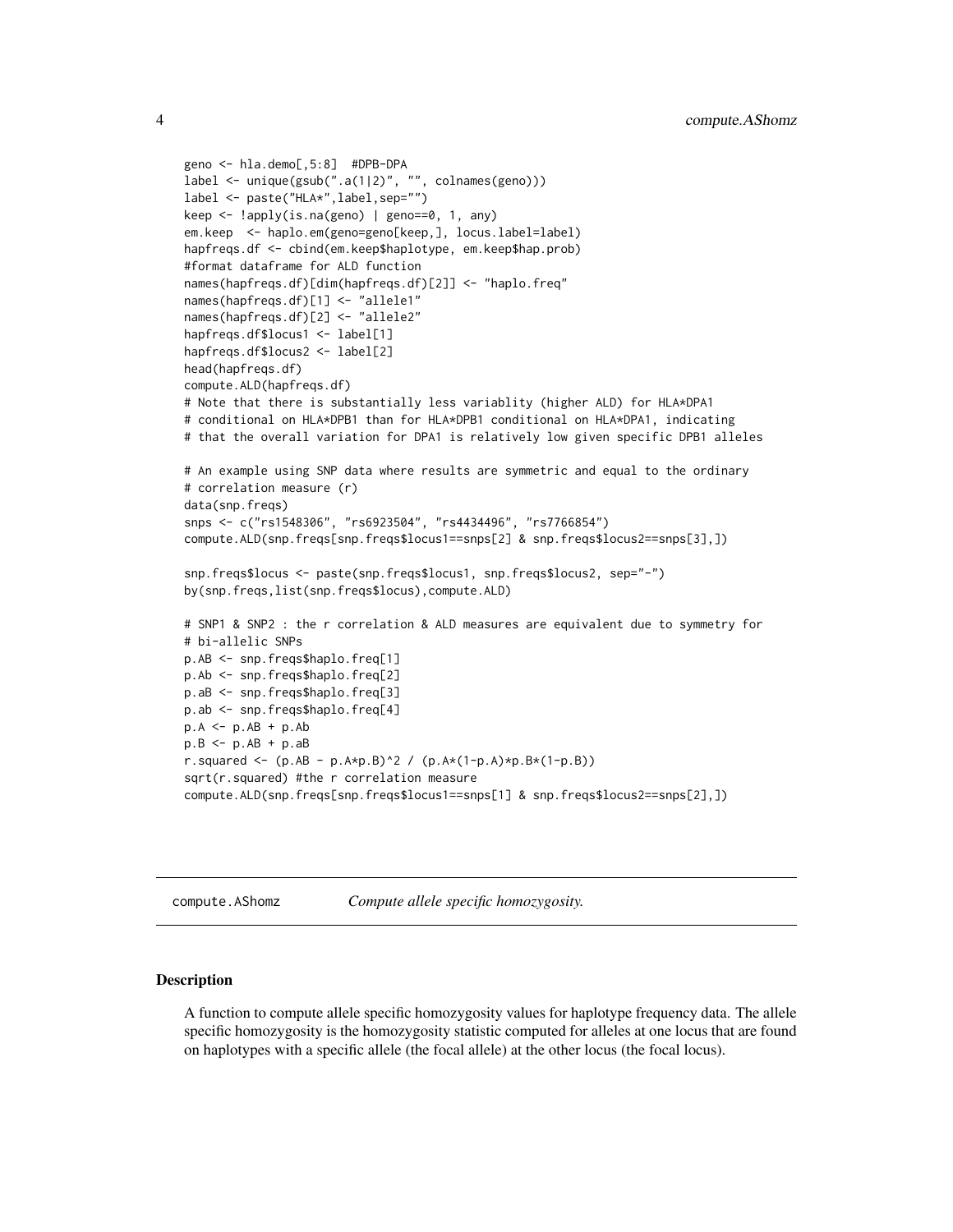# Usage

```
compute.AShomz(dat, tolerance = 0.01, sort.var = c("focal", "allele"),
  sort.asc = rep(TRUE, length(sort.var)))
```
## Arguments

| A data frame with 5 required variables (having the names listed below): |                                                        |
|-------------------------------------------------------------------------|--------------------------------------------------------|
| haplo.freq                                                              | A numeric vector of haplotype frequencies.             |
| locus1                                                                  | A character vector indentifying the first locus.       |
| locus2                                                                  | A character vector indentifying the second locus.      |
| allele1                                                                 | A character vector indentifying the allele at locus 1. |
| allele2                                                                 | A character vector indentifying the allele at locus 1. |
|                                                                         |                                                        |

| tolerance | A threshold for the sum of the haplotype frequencies. If the sum of the haplo-<br>type frequencies is greater than 1+tolerance or less than 1-tolerance an error is<br>returned. The default is 0.01. |
|-----------|-------------------------------------------------------------------------------------------------------------------------------------------------------------------------------------------------------|
| sort.var  | a vector of variable names specifying the "sort by" variables. The default is<br>c("focal", "allele").                                                                                                |
| sort.asc  | a vector of TRUE/FALSE values, with the same length as "sort.var", indicating<br>whether sorting of each variable is in ascending order. The default order is<br>ascending.                           |

# Value

The return value is a dataframe with the following components:

| loci        | The locus names separated by "-".                                       |
|-------------|-------------------------------------------------------------------------|
| focal       | The name of the focal locus (locus conditioned on).                     |
| allele      | The name of the focal allele (allele conditioned on).                   |
| allele.freq | The frequency of the focal allele.                                      |
| as.homz     | The allele specific homozygosity (on haplotypes with the focal allele). |

# Details

A warning message is given if the sum of the haplotype frequencies is greater than 1.01 or less than 0.99 (regardless of the tolerance setting). The haplotype frequencies that are passed to the function are normalized within the function to sum to 1.0 by dividing each frequency by the sum of the passed frequencies.

# Examples

library(asymLD)

```
# An example using haplotype frequencies from Wilson(2010)
data(hla.freqs)
```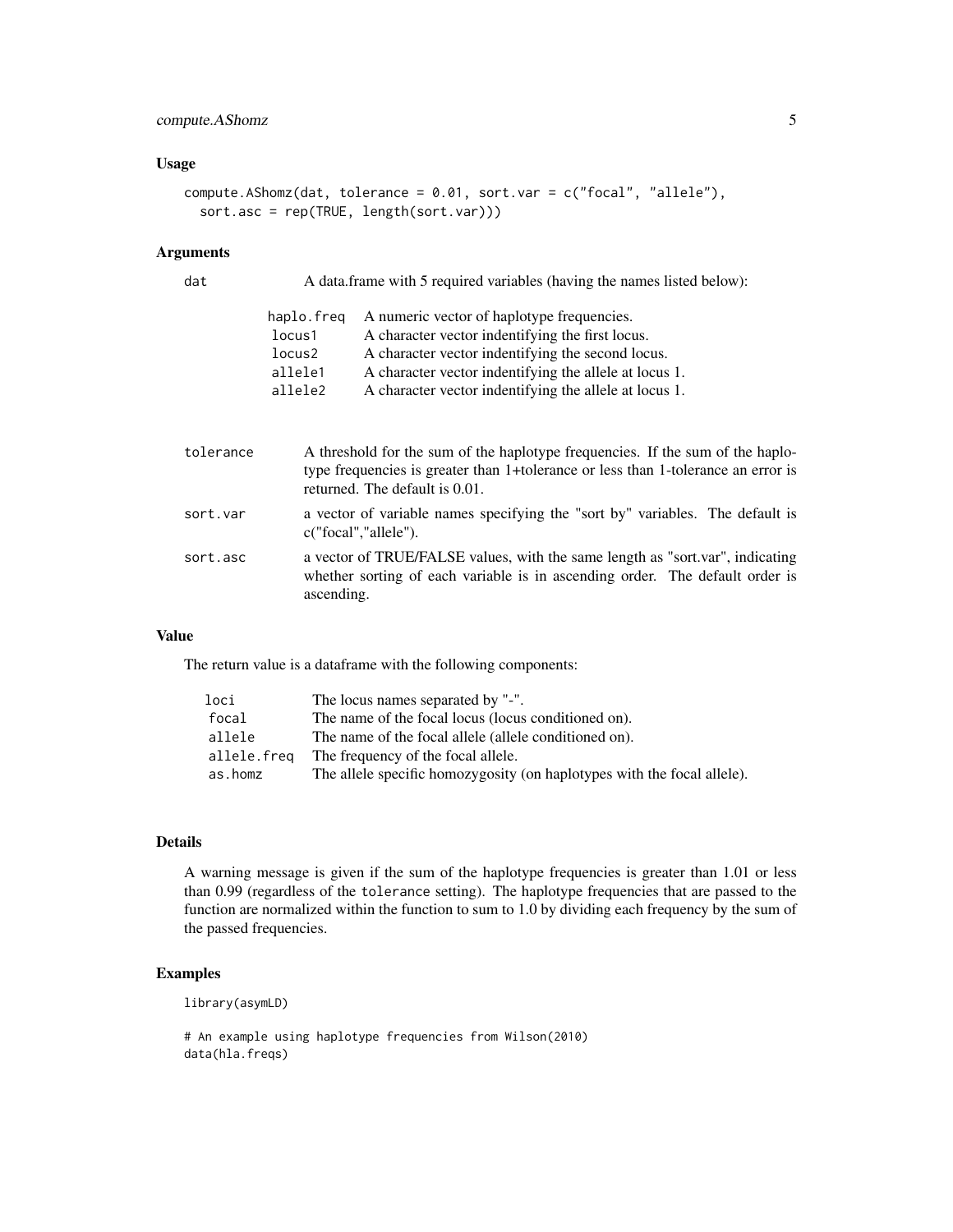hla.dr\_dq <- hla.freqs[hla.freqs\$locus1=="DRB1" & hla.freqs\$locus2=="DQB1",] compute.ALD(hla.dr\_dq) compute.AShomz(hla.dr\_dq, sort.var=c("focal","allele"), sort.asc=c(TRUE,TRUE)) compute.AShomz(hla.dr\_dq, sort.var=c("focal","allele.freq"), sort.asc=c(FALSE,FALSE)) # Note that there is substantially less variablity (higher ALD) for HLA\*DQB1 # conditional on HLA\*DRB1 than for HLA\*DRB1 conditional on HLA\*DQB1, indicating # that the overall variation for DQB1 is relatively low given specific DRB1 alleles. # The largest contributors to ALD{DQB1|DRB1} are the DRB1\*0301 and DRB1\*1501 focal # alleles, which have high allele frequencies and also have high allele specific # homozygosity values.

hla.freqs *Pairwise haplotype frequencies for 7 HLA loci*

### Description

HLA haplotype frequencies for 21 pairs of HLA loci in a set of 300 controls from a study of myopericarditis incidence following smallpox vaccination.

#### Usage

data(hla.freqs)

#### Format

A data frame with 3063 observations on the following 5 variables.

haplo.freq a numeric vector

locus1 a character vector

locus2 a character vector

allele1 a character vector

allele2 a character vector

#### Source

Wilson, C., 2010 Identifying polymorphisms associated with risk for the development of myopericarditis following smallpox vaccine. The Immunology Database and Analysis Portal (ImmPort), Study #26.

#### References

https://immport.niaid.nih.gov/immportWeb/clinical/study/displayStudyDetails.do?itemList=SDY26

<span id="page-5-0"></span>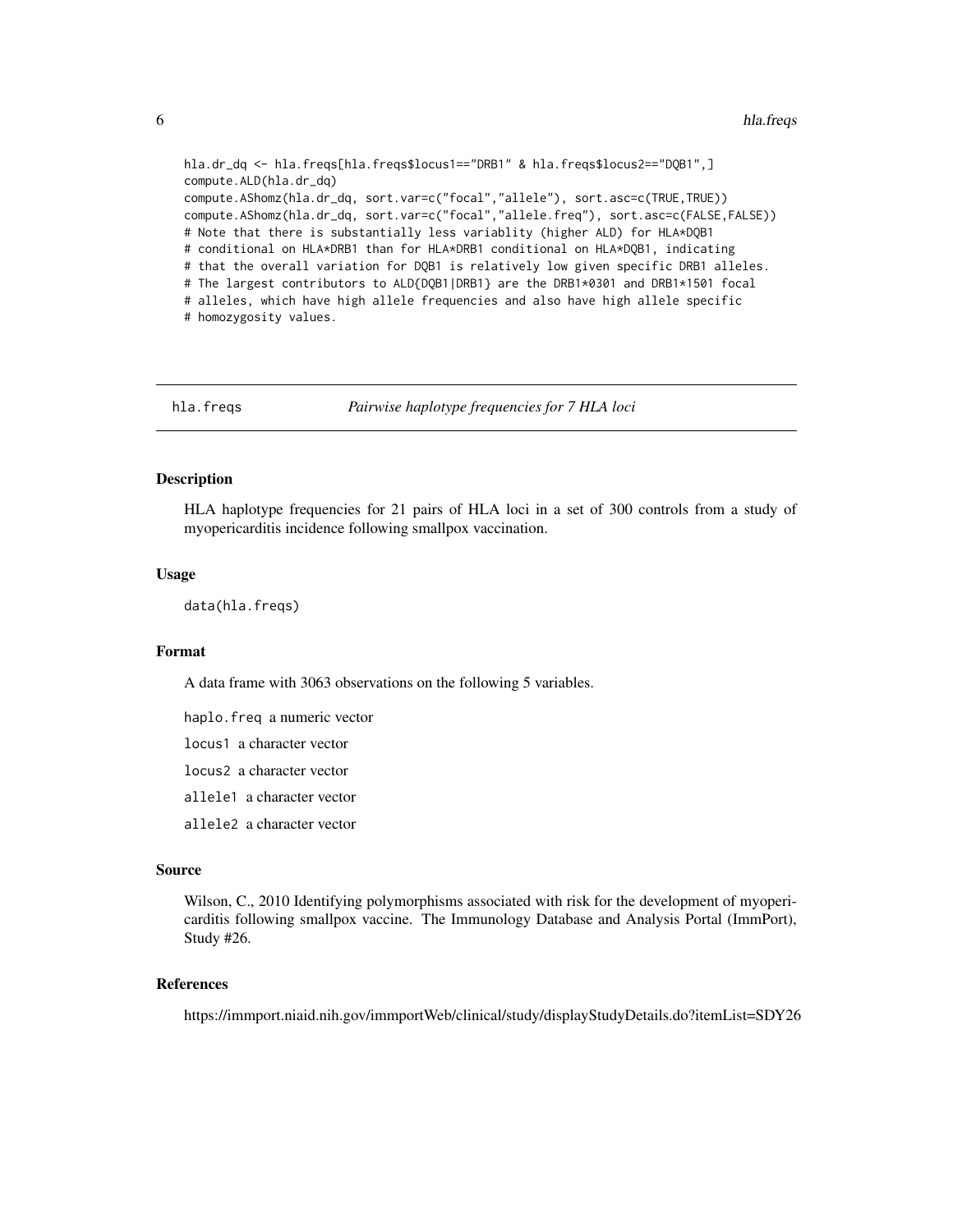<span id="page-6-0"></span>

#### Description

A function to sort a data.frame on specific columns.

# Usage

```
lsort(data, by = 1:dim(data)[2], asc = rep(TRUE, length(by)),na.last = TRUE)
```
# Arguments

| dat     | a data frame or a matrix ("dimnames" are used as the variable names for a matrix)                                                                                                  |
|---------|------------------------------------------------------------------------------------------------------------------------------------------------------------------------------------|
| by      | a vector or a list of variable names or column indices specifying the "sort by"<br>variables, the default is to sort by all variables in the order they appear in the<br>data set. |
| asc     | a vector with the same length as "by" indicating whether the sorting of each "by"<br>variable is in ascending order, the default order is ascending.                               |
| na.last | a flag indicating whether missing values are placed as the last elements in the<br>data set, the default is TRUE                                                                   |

# Value

The return value is a sorted dataframe.

# Details

The input dataframe is not modified. The code is adapted from code posted to an old s-news listserve.

# Examples

```
## Not run:
library(asymLD)
data(snp.freqs)
# sort snp.freqs by "locus1" (ascending) and "allele1" (descending)
newdata <- lsort(snp.freqs, by=c("locus1","allele1"), asc=c(T,F))
head(newdata)
# sort snp.freqs by the fourth and the second variable (ascending)
newdata <- lsort(snp.freqs, by=c(4,2))
# sort "snp.freqs" by "locus1" and the 5th variable (ascending)
newdata <- lsort(snp.freqs, by=list("locus1",5))
```
## End(Not run)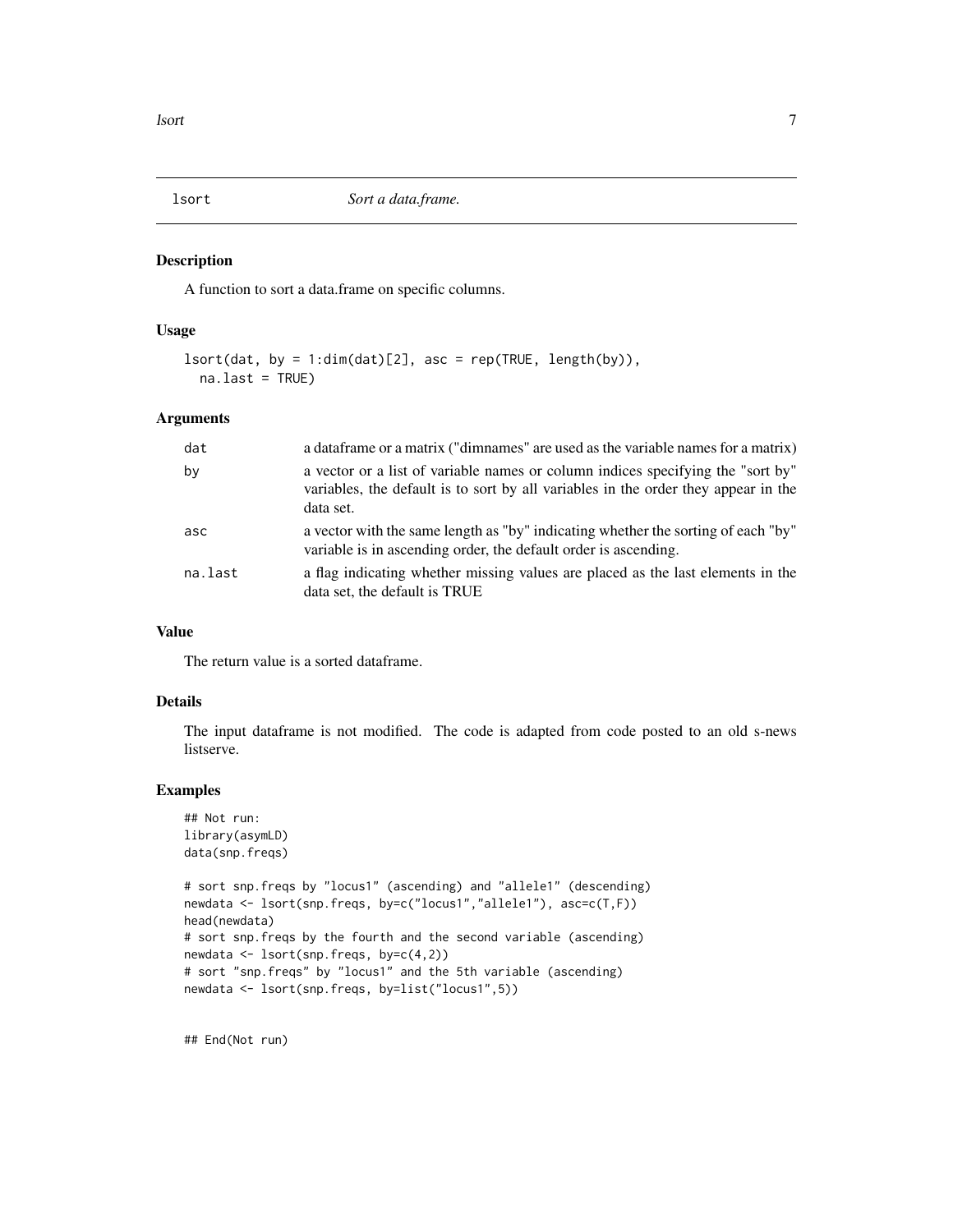# Description

HLA haplotype frequencies for 6 pairs of SNP loci from the de Bakker et al. 2006 data for 90 unrelated individuals with European ancestry (CEU) from the Centre d'Etude du Polymorphisme Humain (CEPH) collection obtained from the Tagger/MHC webpage.

# Usage

data(snp.freqs)

# Format

A data frame with 20 observations on the following 5 variables.

locus1 a character vector locus2 a character vector allele1 a character vector allele2 a character vector

haplo.freq a numeric vector

# Details

For bi-allelic SNP data the ALD measures are symmetric and equivalent to the r correlation measure of LD.

# Source

de Bakker, P. I., G. McVean, P. C. Sabeti, M. M. Miretti, T. Green et al., 2006 A high-resolution HLA and SNP haplotype map for disease association studies in the extended human MHC. Nat.Genet. 38: 1166-1172.

#### References

http://www.broadinstitute.org/mpg/tagger/mhc.html